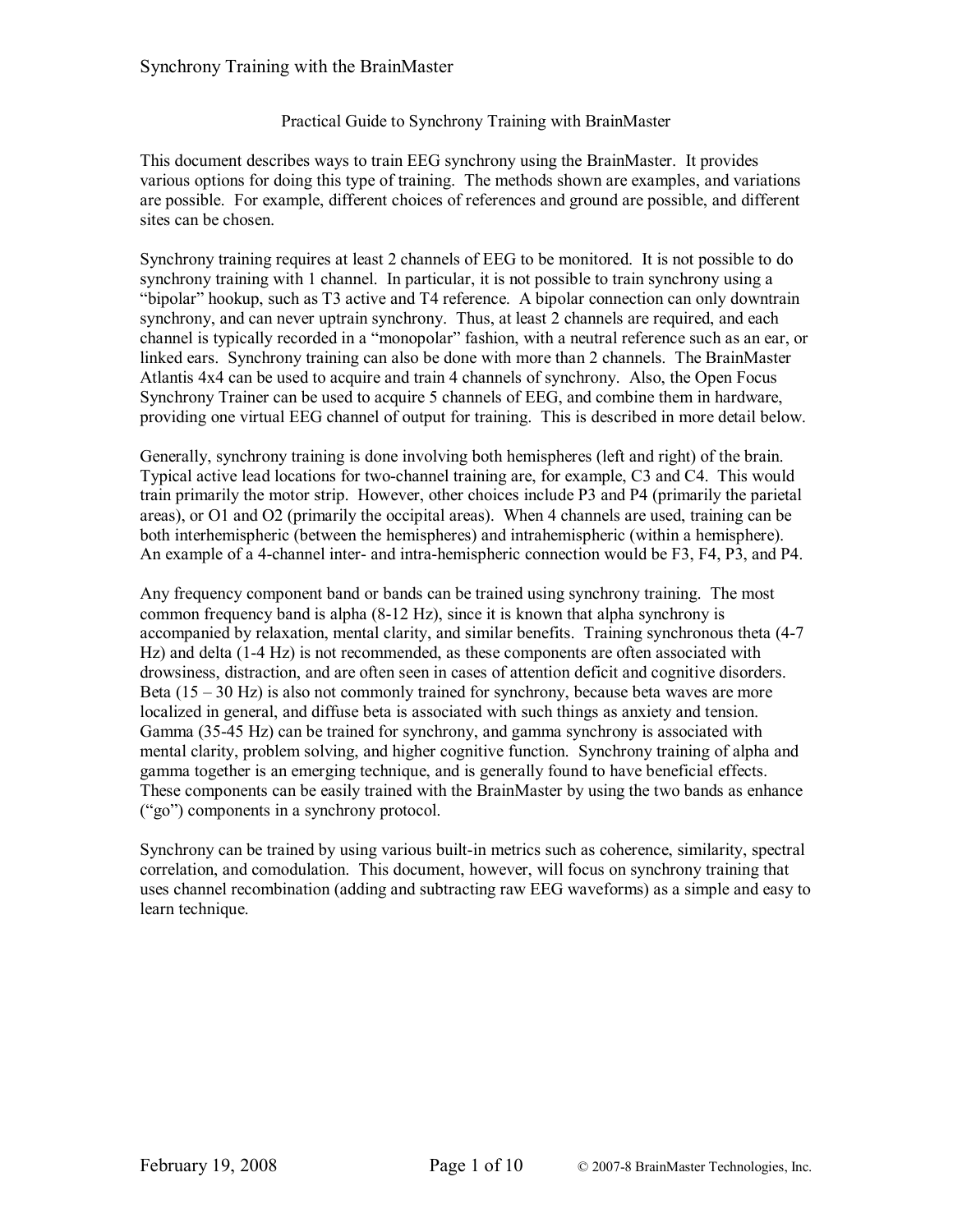# One Person

One person can do synchrony training with 2 or more channels. The simplest method is to acquire 2 channels of EEG using a BrainMaster EEG such as the 2E, 2EW, or any model of Atlantis module. It is necessary to acquire each channel in a "monopolar" fashion, and to set up an appropriate protocol for synchrony training.

## One Person Two-channel Synchrony Training

One person can do basic synchrony training with two channels by using two monopolar hookups as shown. The exact active leads can be C3 and C4, P3 and P4, or O1 and O2, for example. In this application, frontal leads, e.g. F3 and F4 are not common, and are not recommended.



Once the sensors are placed as shown, several protocols can be used to uptrain synchrony. One of them is the built-in protocol called "peak", which trains using a "metric" such as coherence or similarity. The user can start with this protocol and then choose any of the available metrics, such as "Pure coherence," "Training/Similarity," "Spectral Correlation Coefficient (SCC), or "Comodulation". Any of these will train the EEG of the two channels to have similar characteristics, as follows:

Pure coherence – will train for stability of the phase separation between the 2 channels Training coherence –will train for zero phase separation and similar amplitude Spectral Correlation – will train for similar spectral energy Comodulation – will train for similar amplitude variations between the 2 channels. Phase – when trained down, will train the signals to be in phase.

The "peak" protocol provides sound feedback indicating that the signals are increasingly similar. The coherence threshold should be adjusted for optimal feedback. It is not possible to use "autothresholding" with coherence, as this is not advisable for clinical reasons. Rather, it is best to set the threshold continually, to find the best level for training.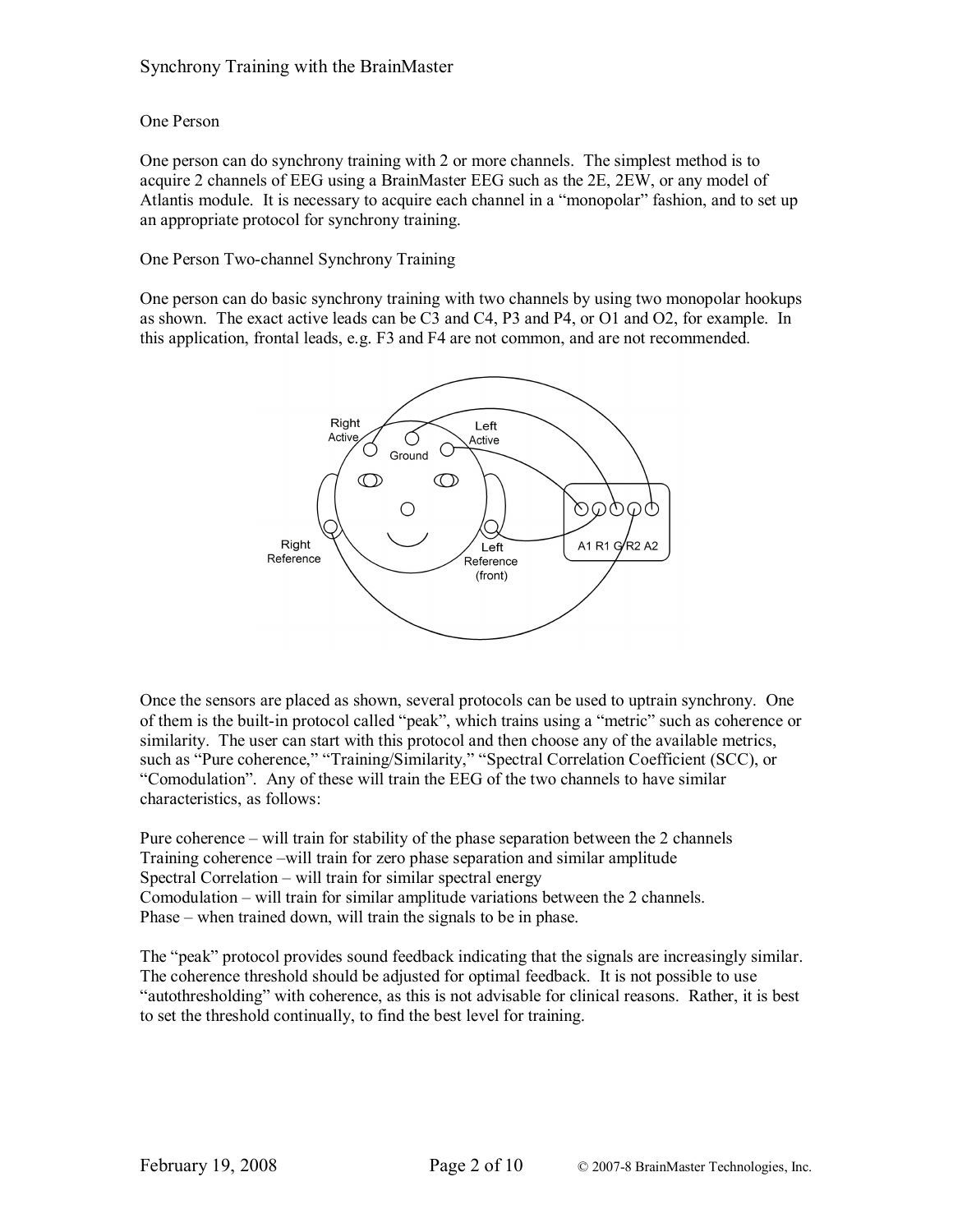Use of sum-channel mode.

The approach that will be emphasized here is to use the "sum channel" mode. This mode is chosen by simply setting Sum Channel Mode "ON" in the Data Channels control panel. When two channels are used, the choice of Sum-Channel mode to ON is all that is required to enter this mode of operation.

| Data Channels - BrainMaster 3.0.8                                                 |                                                                                                                                        |  |  |
|-----------------------------------------------------------------------------------|----------------------------------------------------------------------------------------------------------------------------------------|--|--|
| <b>FEG Channels:</b><br>CO <sub>ne</sub><br>$\sim$ AUX<br>C Two<br>ONLY<br>⊕ Four | <b>Software Digital Filter Order:</b><br>0102630405<br>C 6 C 7 C 8 C 9 C 10<br>lower order is faster<br>higher order is more selective |  |  |
| Sum-Channel Mode:<br>ON ODFF                                                      | <b>Atlantis Hardware Control</b>                                                                                                       |  |  |
| 4-channel Sum Method:<br><b>Split</b> Combine                                     | <b>Amplitude Scale:</b><br><b>E</b> Peak-to-Peak C RMS                                                                                 |  |  |
| Save EEG to Disk:<br>$\odot$ ON $\odot$ OFF                                       | <b>Artifact Threshold:</b><br>255<br>microvolts                                                                                        |  |  |
| <b>Software Notch Filters:</b>                                                    | $\overline{v}$ 60 Hz Notch Filter $\overline{v}$ 50 Hz Notch Filter                                                                    |  |  |
| <b>EEG Data Sampling Rate:</b><br>$\degree$ 120 sps                               | $\cdot$ 256 sps                                                                                                                        |  |  |
| <b>COM Port Select:</b><br>Enter COM Port Number [1, 2, 3, , 32]                  | 4                                                                                                                                      |  |  |
|                                                                                   | Search this PC for Available COM Ports                                                                                                 |  |  |
| Cancel                                                                            | <b>Electrodes &amp; Trainee Info</b><br>OK                                                                                             |  |  |

When this option used, set up the protocol as follows:

Data Channels – 2 channels of EEG Sum Channel mode "on" Training protocol – channel 1 "go" on the component of interest Training protocol – channel 2 "stop" on the component of interest

When Sum-Channel mode is turned on, then the EEG channels are recomputed so that channel 1 becomes the sum, and channel 2 becomes the difference.

In other words,

1 + 2 becomes channel 1

1 – 2 becomes channel 2

When the channels are "recombined" in this manner, the displays and computations proceed as normal, except that the waveforms that are used are the algebraic ("arithmetic") sum and difference signals.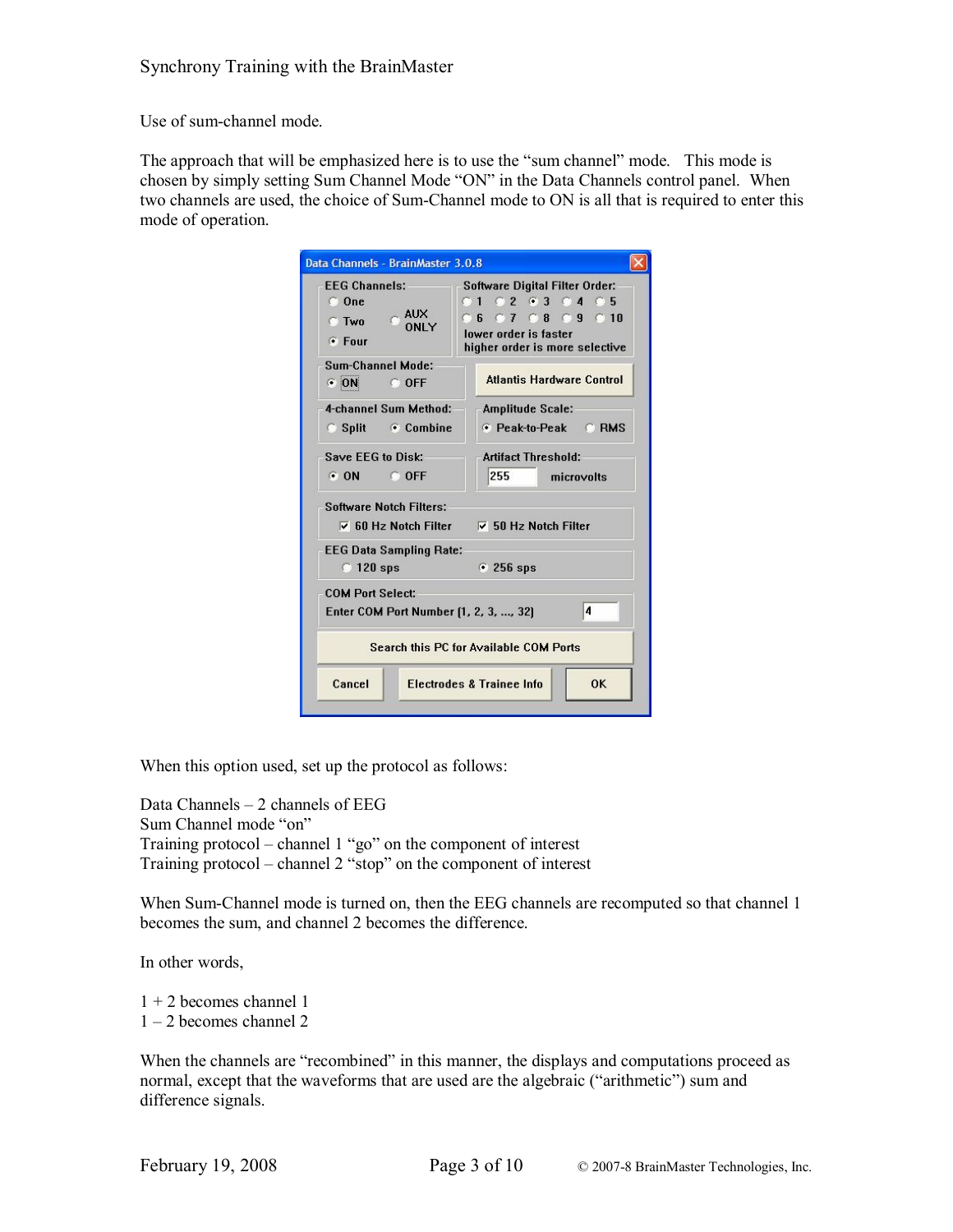The setup screen is shown below:

| Setup Options - BrainMaster 3.0.8 |                                                                                                                                  |                     |                           |  |
|-----------------------------------|----------------------------------------------------------------------------------------------------------------------------------|---------------------|---------------------------|--|
| <b>Read/Write Settings File</b>   | <b>Current Trainee/Study:</b><br>Alpha Synchrony 2 Channels                                                                      |                     |                           |  |
| Data Channels                     | NCHANS: 2 SRATE: 256 FILTER: 6 ARTIFACT: 240 uV<br>COM: 4 - SUMCHANS:ON - SAVEEEG:OFF - P-P:OFF<br>SITES: P3 - A1 - Pz - A2 - P4 |                     |                           |  |
| <b>Frequency Bands</b>            | Alpha:8.0-12.0                                                                                                                   |                     |                           |  |
| <b>Training Protocol</b>          | GO: 1:Alpha(2.0)<br>STOP: 2:Alpha(2.0) AUTO:OFF:60/20/10                                                                         |                     |                           |  |
| <b>Display Options</b>            | Display: wave, w/ text line, therm,                                                                                              |                     |                           |  |
| <b>Feedback Control</b>           | Sound: Reward Sound -                                                                                                            |                     |                           |  |
| <b>Session Control</b>            | 40 SESSIONS -NO BASELINES-UNLIMITED RUN LENGTH-NO PAUSE<br><b>BETWEEN RUNS-SESSION TYPE: Training</b>                            |                     |                           |  |
| CLOSE                             | <b>PRINT SETTINGS</b>                                                                                                            | <b>Event Wizard</b> | <b>USE THESE SETTINGS</b> |  |

This method will uptrain the sum of the channels, and downtrain the difference. This will reward when the two channels are synchronized, and will tend to train them to be the same in frequency and phase, as well as being maximum amplitude. An example of the training screen is shown below. Note that the waveforms are labeled as the SUM and DIFF respectively, and that channel 1 is being trained up ("+" in the left thermometer) and channel 2 is being trained down ("-" in the right thermometer).

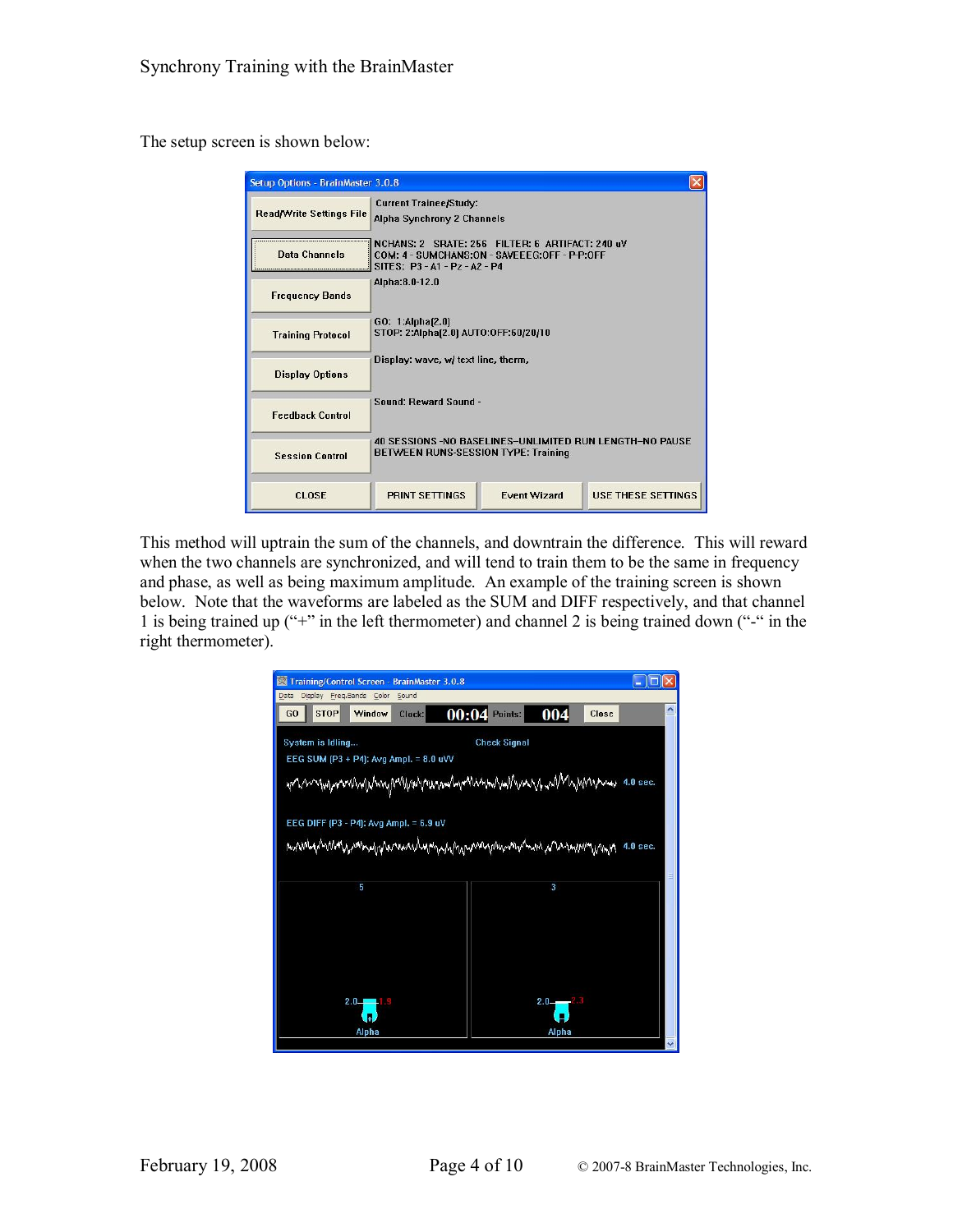One Person Four-channel Synchrony Training

One person can do advanced synchrony training with 4 channels as shown. Note that this connection uses linked ears as a convenience. Three "jumper" wires are used to combine the ear references into a single "linked ears" reference that is used for each of the 4 channels. The 4 active channels used in this example are F3, F4, P3, and P4. Other choices could be used, for example, C3, C4, Fz, and Pz.



Single Trainee - 4 Channels Using 2 2-channel cables Linked Ears Reference

(uses 3 "linked-ears" jumpers) for separate ears, omit Jumper J3

When sum channel mode is used with 4 channels, there are two options, called "split" and "combine"

In "Split" mode, the channels are mapped as follows:

- 1 + 2 becomes channel 1
- 1 2 becomes channel 2
- $3 + 4$  becomes channel 3
- 3 4 becomes channel 4

With this mode, one would typically uptrain channels 1 and 3, and downtrain channels 2 and 4**.**

In "combine" mode, the channels are mapped as follows: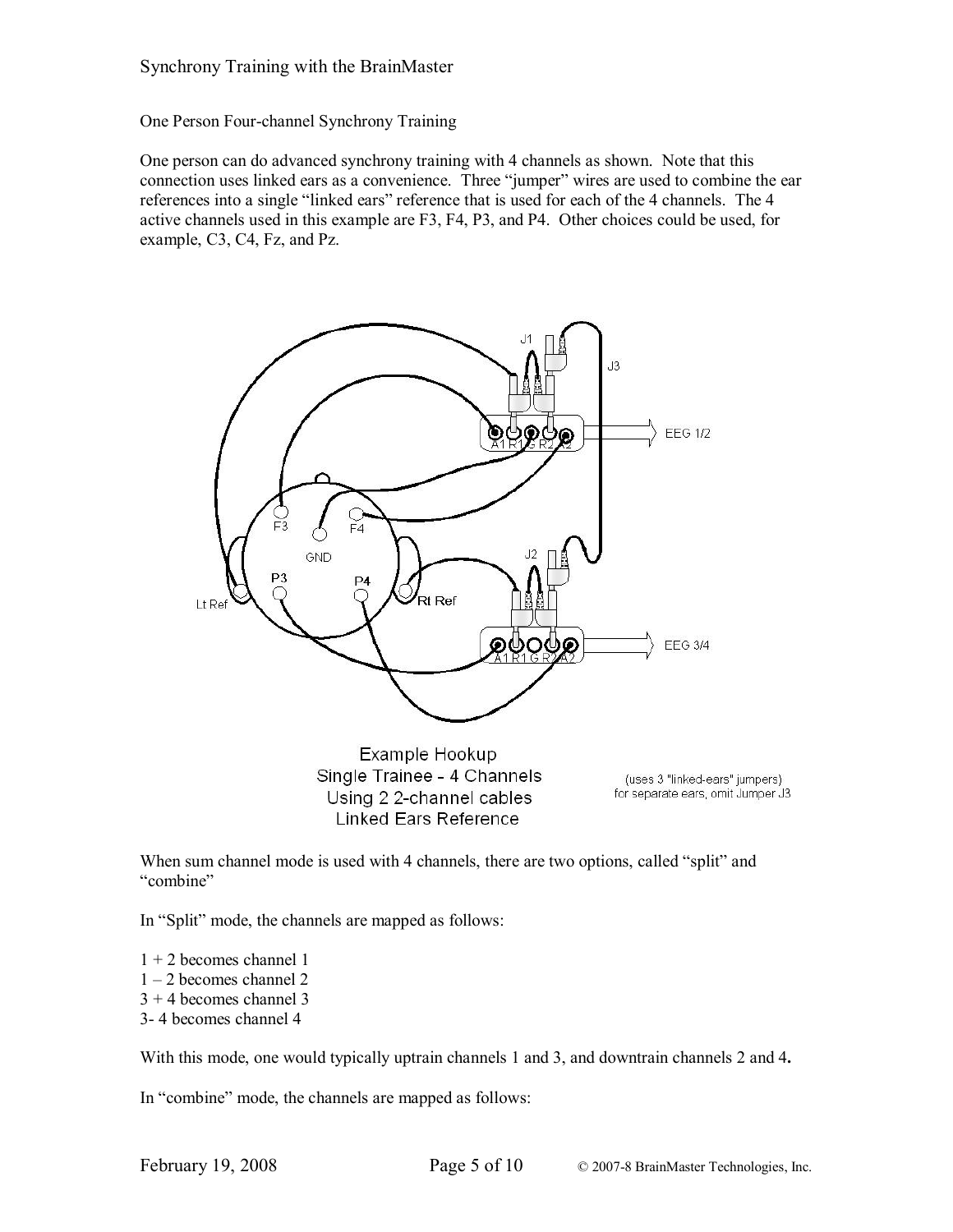$1 + 2 + 3 + 4$  becomes channel 1 1 – 2 becomes channel 2  $(1 + 2) - (3 + 4)$  becomes channel 3 3 4 becomes channel 4

In this mode, one would typically uptrain channel 1 and downtrain channels 2, 3, and 4. Two Persons

There are various ways to train two people with synchrony training. The goals are twofold. First, that each individual is doing synchrony training within their own brain. The second is that the two individuals are doing synchrony training between each other. The simplest method, to use two channels for two people, satisfies the second goal, but not the first.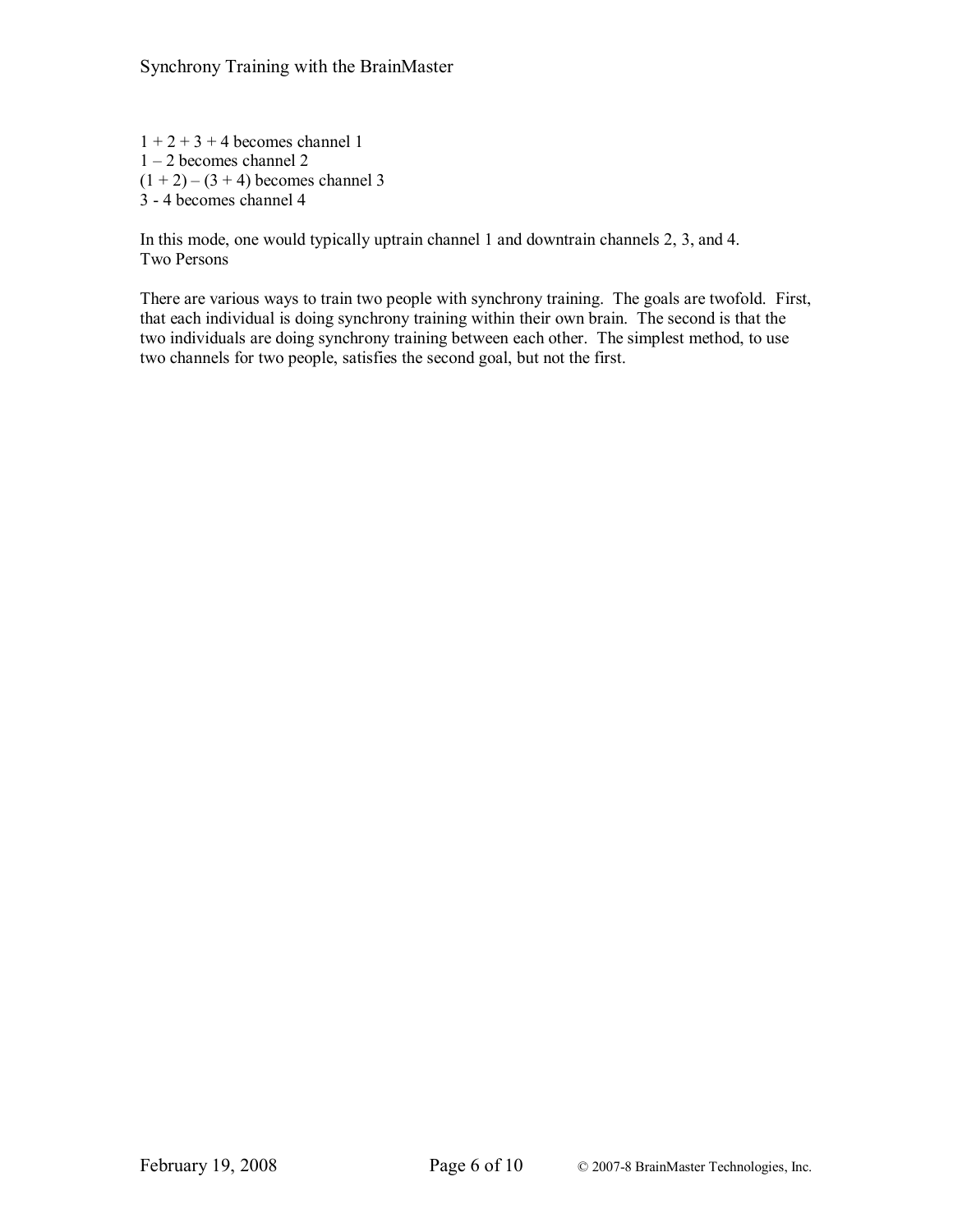Two Persons Two-channel Synchrony Training

It is possible to do synchrony training between two people with a two-channel EEG. In this case, each individual is not getting synchrony training within themselves. However, they are training synchrony with each other. A possible connection is as shown. Note that a jumper would be used so that each of the grounds is going into the same connection. As an alternative, the two individuals could be connected with a separate lead. Or, they could hold hands or touch in some other way, to be at the same ground potential.



Couples Training - 2 channels

When two people are connected in this way, any of the preceding two-channel synchrony protocols can be used, to train the two EEG signals into synchrony.

The following is an actual screen of a two-person training session using this type of connection. The protocol used was the standard "peak" protocol. Observe that the two EEG waveforms look different in frequency content. The partner on the left has more alpha waves, and the partner on the right has more SMR energy. Note that the BrainMirror shows this difference. By using the "peak" protocol, the trainees get a reward sound when the coherence between their EEG's is large. This encourages them to have a consistent phase relationship between their EEG waves. An alternative scheme could be to use the "comodulation", which would encourage their EEG energy to wax and wane together. Comodulation is an easier condition to meet, since it does not require that the waves are phase-locked, only that they rise and fall at the same time.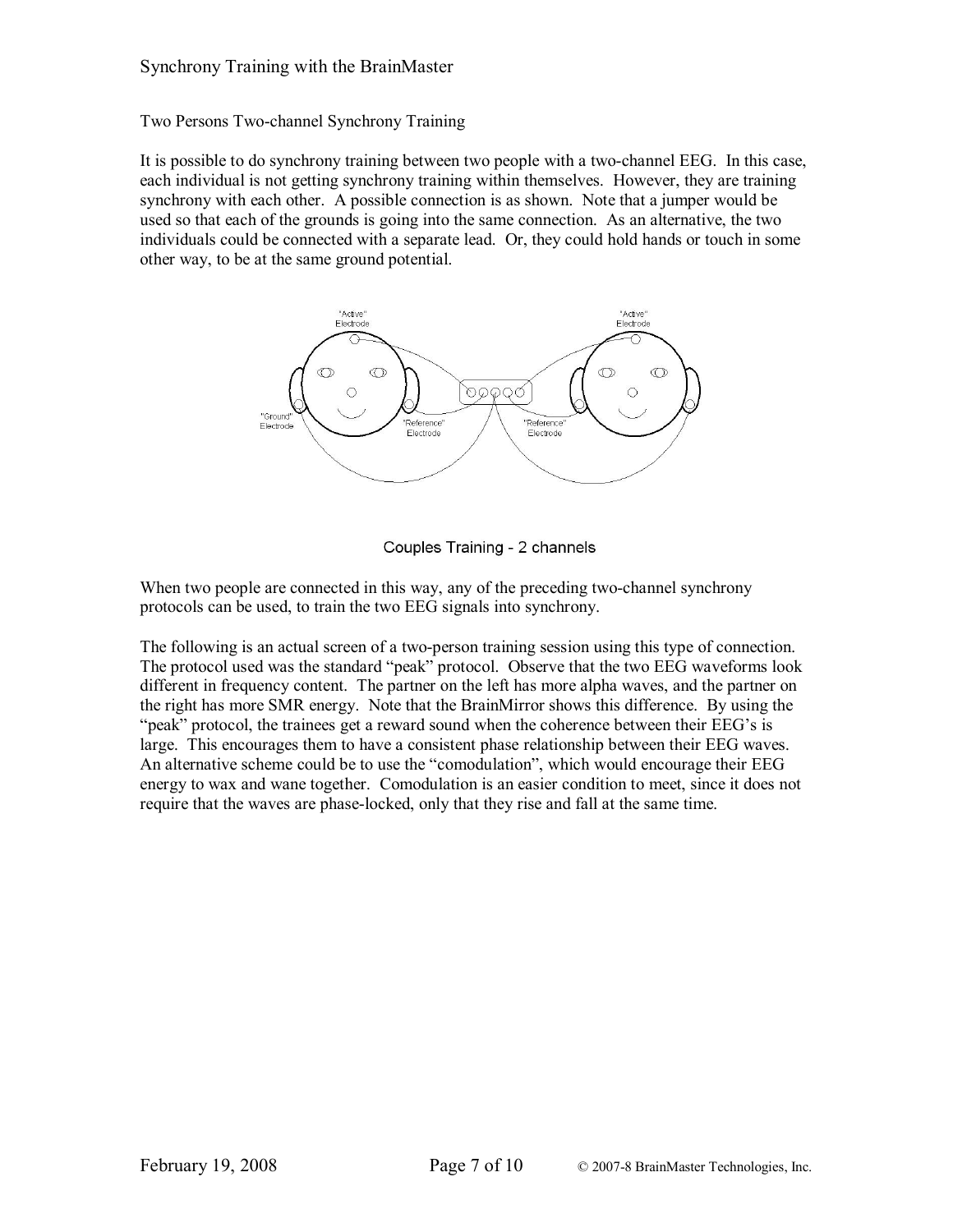

Example screen of two people doing synchrony training, with a total of 2 channels.

One person is using channel 1, and the other person is using channel 2. This trains them to synchronize their EEG waves to each other.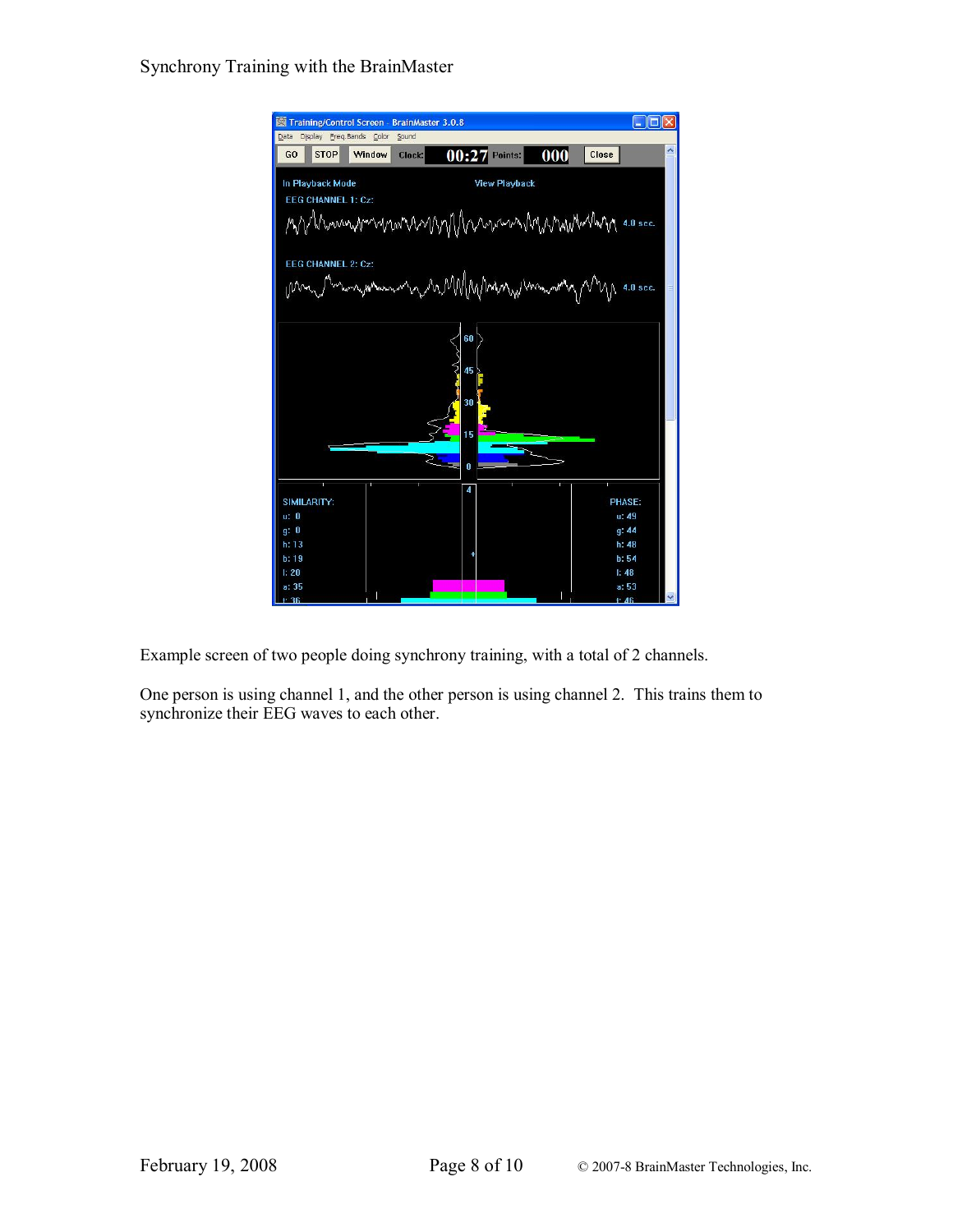Two Persons Four-channel Synchrony Training

It is also possible to train two people with synchrony training with 4 channels, in which each person is doing synchrony training within themselves, and also with each other. In this use, you could use either the "split" or the "combine" sum-channel mode. If you use "split", then you would uptrain the two sum channels (channels 1 and 3), and downtrain the two difference channels (channels 2 and 4). This emphasizes the individual synchrony, not the combined synchrony.

If you use the "combine" method, you would uptrain channel 1, and downtrain the other 3 channels. This would train the couple to maximize their synchrony together, and also to maximize their individual synchrony.



Couples Training - 4 channels

The 4-channel synchrony methods shown use the Atlantis 4+4 EEG device. Each pair of channels has its own input cable, providing 5 inputs, for a total of 10 inputs.

Note that in the connection shown, it is not necessary to provide a ground between the two people. This is because each of them is grounded to their own input connector. The two input connectors grounds are connected together internal to the Atlantis module.